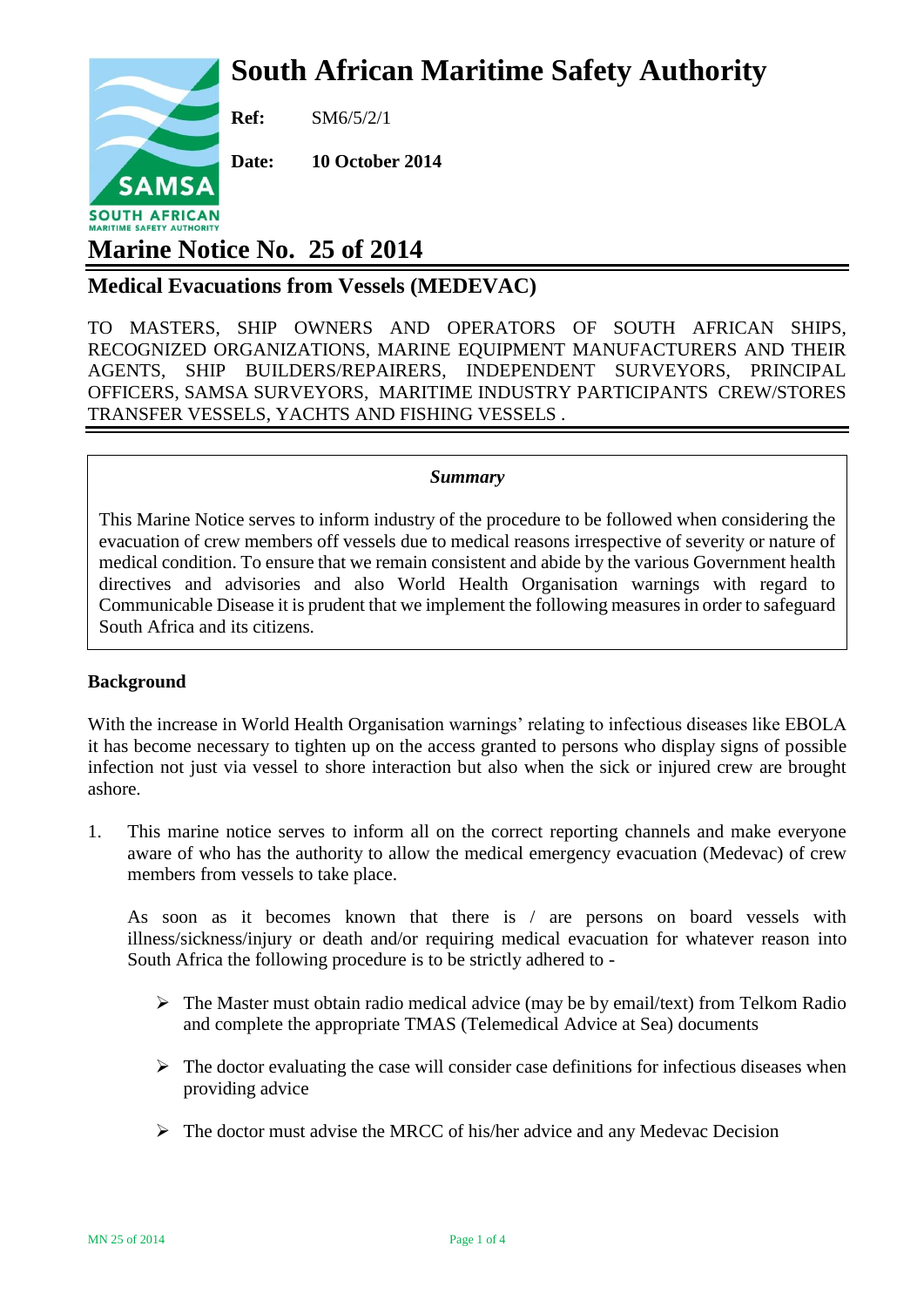- The Master of the Vessel must contact and inform the nearest Port Authority (TNPA Port Control office) of the Medevac Decision. The details to be included in this report are;
	- o Standard text TMAS format information
	- o Last 10 Ports of Call where personnel embarked or disembarked
	- o Three separate body temperature recordings of the patient to be evacuated taken at intervals of at least 4 hours where applicable.
	- o Whether the vessel took passengers, crew or goods from any of the countries identified as posing a risk or any other area affected by the Ebola Virus within the previous 21 days
	- o Also report any crew changes that may have occurred from any of these countries
- $\triangleright$  Masters are to ensure that local agents if not appointed, are appointed and given all necessary details pertaining to the request including information relevant to infectious diseases above.
- Masters of vessels requiring assistance/Medevac must report all illness/sickness and deaths of crew / passengers on board within the last 21 days, to the Port Authority either directly or through a shipping agent
- Agents appointed to co-ordinate Medevacs must contact the Port Authority to provide all necessary information relevant to infectious diseases and to establish whether permission is granted to land patients by Medevac.
- Masters/Agents should immediately report illness/sickness/injury or death on board to the Port Authority to facilitate appropriate health response
- $\triangleright$  A Medevac may only occur with the written permission of the Port Authority or the MRCC after consultations with Port Health has taken place.
- $\triangleright$  Such permission will include instructions from the Port Authority and/or MRCC on the methodology/means applied during the Medevac- which includes the presence of a Port Health Official at any Medevac
- $\triangleright$  Vessel agents are to ensure that the master provide the Port Authority with all the required clearance applications. Agents may obtain such directly from Port Authority Office within their regions.
- $\triangleright$  Only persons and organisations trained in infectious disease control measures with the required capacity and equipment are permitted to conduct a Medevac when Communicable Disease Case definitions are met.
- $\triangleright$  All the prescribed measures as per Port Authorities are to be met by the agents on behalf of the vessels and the Port Authorities are to ensure the necessary actions are taken should the vessel require quarantine.

#### **Key points to remember relating to Ebola**

- $\triangleright$  Symptoms include fever, headache, joint and muscle aches, sore throat, and weakness, followed by diarrhoea, vomiting and stomach pain. In addition, skin rash, red eyes, and internal and external bleeding may be seen in some patients.
- > Travellers could be infected if they come into contact with blood or body fluids from someone who is sick or has died from Ebola, sick wildlife or meat from an infected animal. Health care providers caring for Ebola patients and family and friends in close contact with an ill person are at highest risk because they may come into contact with blood or body fluids.